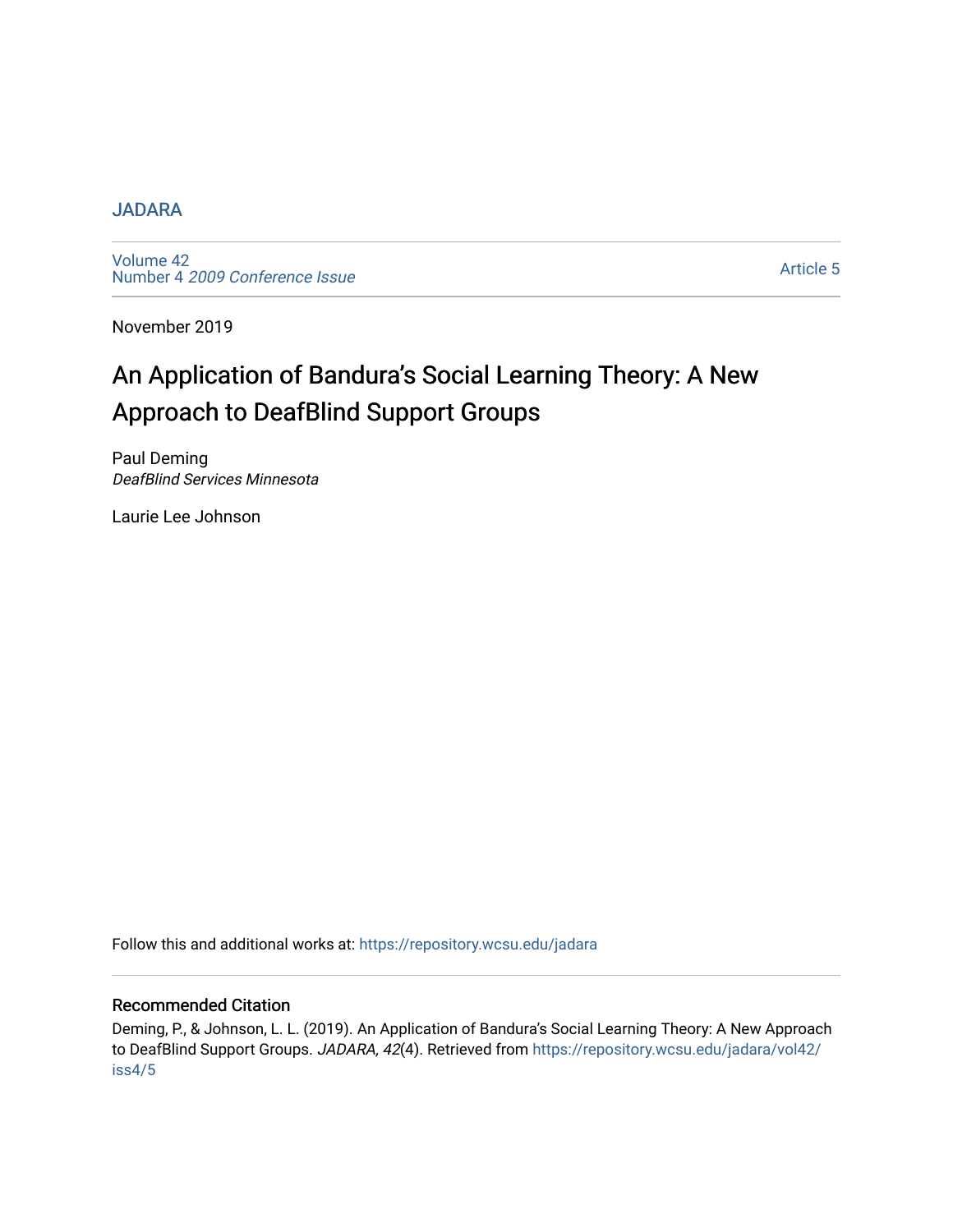#### AN APPLICATION OF BANDURA'S SOCIAL LEARNING THEORY: A NEW APPROACH TO DEAFBLIND SUPPORT GROUPS

Paul Deeming, M.S., C.I. DeafBlind Services Minnesota

Laurie Lee Johnson, Ph.D.

# Introduction

In July 2007, DeafBlind Services Minnesota, LLC, was awarded a grant from the Minnesota Dept. of Human Services (DHS) to develop a one-year pilot project to provide culturally appropriate and linguistically accessible support groups to deafblind individuals. The grant was then extended a second year. This article will describe the development, process, theory and outcomes underlying the successful two-year project.

# **Background**

DeafBlind Services Minnesota (DBSM) and its parent agency Vision Loss Resources (VLR), formerly the Society for the Blind in Minneapolis and St. Paul, have a long history of support services to blind, visually impaired and deafblind consumers. VLR alone provides many support groups to blind and visually impaired hearing consumers that are led by either a staff person or trained volunteer facilitator. The Minnesota deafblind community has often, over the years, noted support groups as one of their most desired services, and yet the provision of such support groups have been rare due to the unique needs of the population, the lack of qualified facilitators and the funding issues involved.

Paul Deeming, M.S., C.I., DBSM case manager, wrote the grant proposal and collaborated with Laurie Lee Johnson, Ph.D., a licensed psychologist in private practice, to develop a support group model that would meet the unique needs of deafblind consumers. (In this article, "deafblind" denotes any significant combination of vision and hearing loss that interferes with a person's independence, daily functioning and access to information and environment.)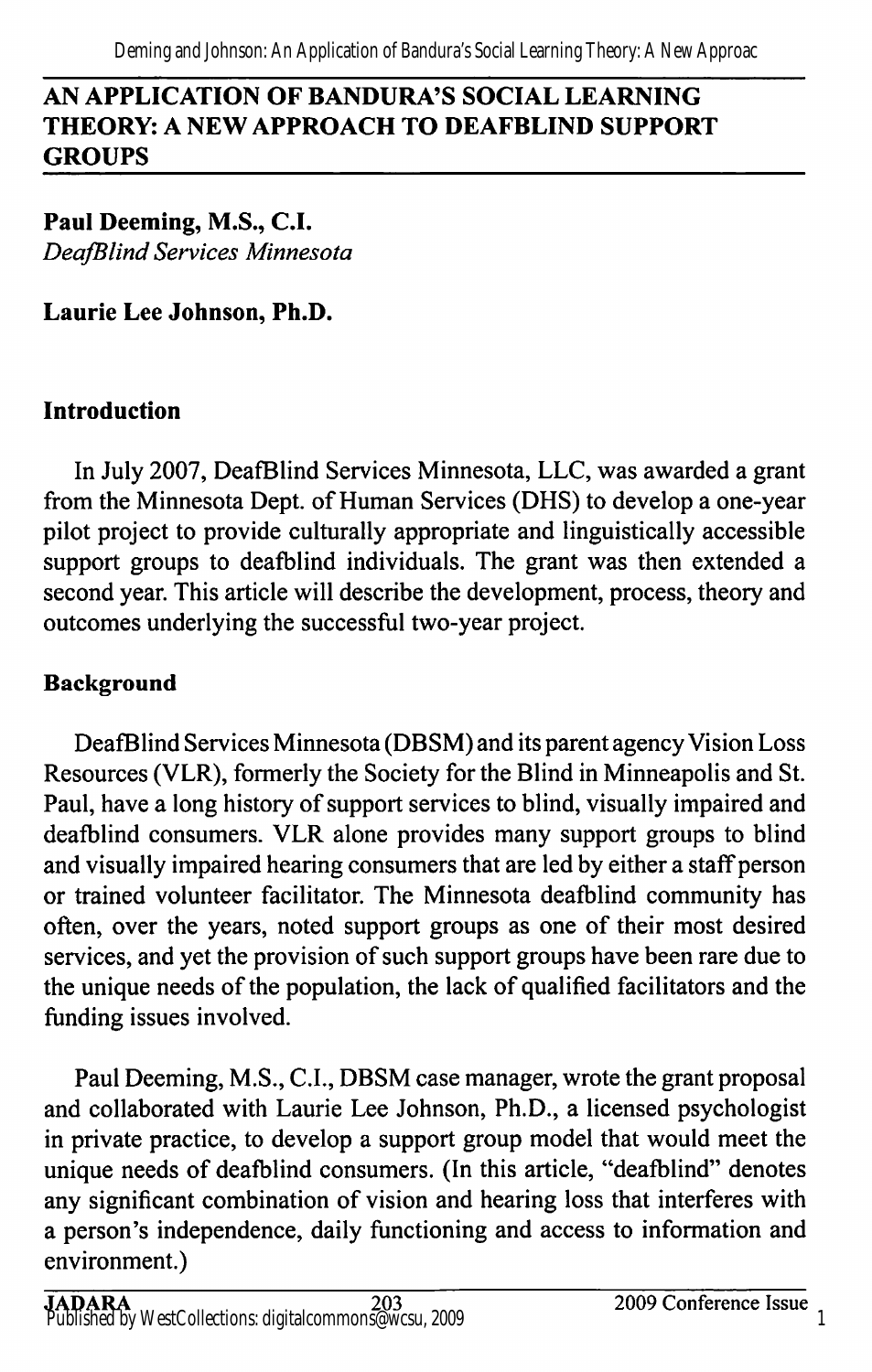In addition to being culturally respectful and linguistically accessible, the intent of the support groups was to provide more than just the typical "gripe session" format; more so, to assist participants to develop skills which they could use to gain and give support after the conclusion of the support groups. Albert Bandura's theory of social learning was chosen as the foundation for this project.

# Social Learning Theory

The social learning theory (Bandura, 1977) suggests that observational learning can have a powerful effect, and that the effect is enhanced when the observers believe that the person demonstrating the behavior is similar to themselves; a "similar other."

An initial challenge was to establish how observational leaming could take place among the deafblind members whose vision losses ranged from moderate to profound. The facilitators at first tried establishing dyads (pairs) for communication with an assumption that direct communication from one deafblind individual to another, without the intervention of sign language interpreters, would result in a stronger recognition of a similar other; emotional identification with another deafblind individual.

Individual differences in communication style, communication ability, and personal preferences amongst participants in the first year limited the success of the dyads, thus the facilitators moved toward a small group interaction approach in the second year. With a higher degree of willingness among members to communicate expressively and receptively directly with other group members, the effect of emotional identification with similar others was more easily observed.

One of the goals for the groups was to provide an opportunity for members to develop skills needed to give and receive emotional support among peers in the deafblind community. The groups were designed to promote generalization of skills, so individual members would be able to transfer their leaming from the group to their everyday life and thus continue to receive the support they needed. The groups were less topic-focused and had less of a psychoeducational emphasis than other support groups which had been offered in the deafblind community in the past. Previous groups had been viewed as less than helpful when they became simply a place to air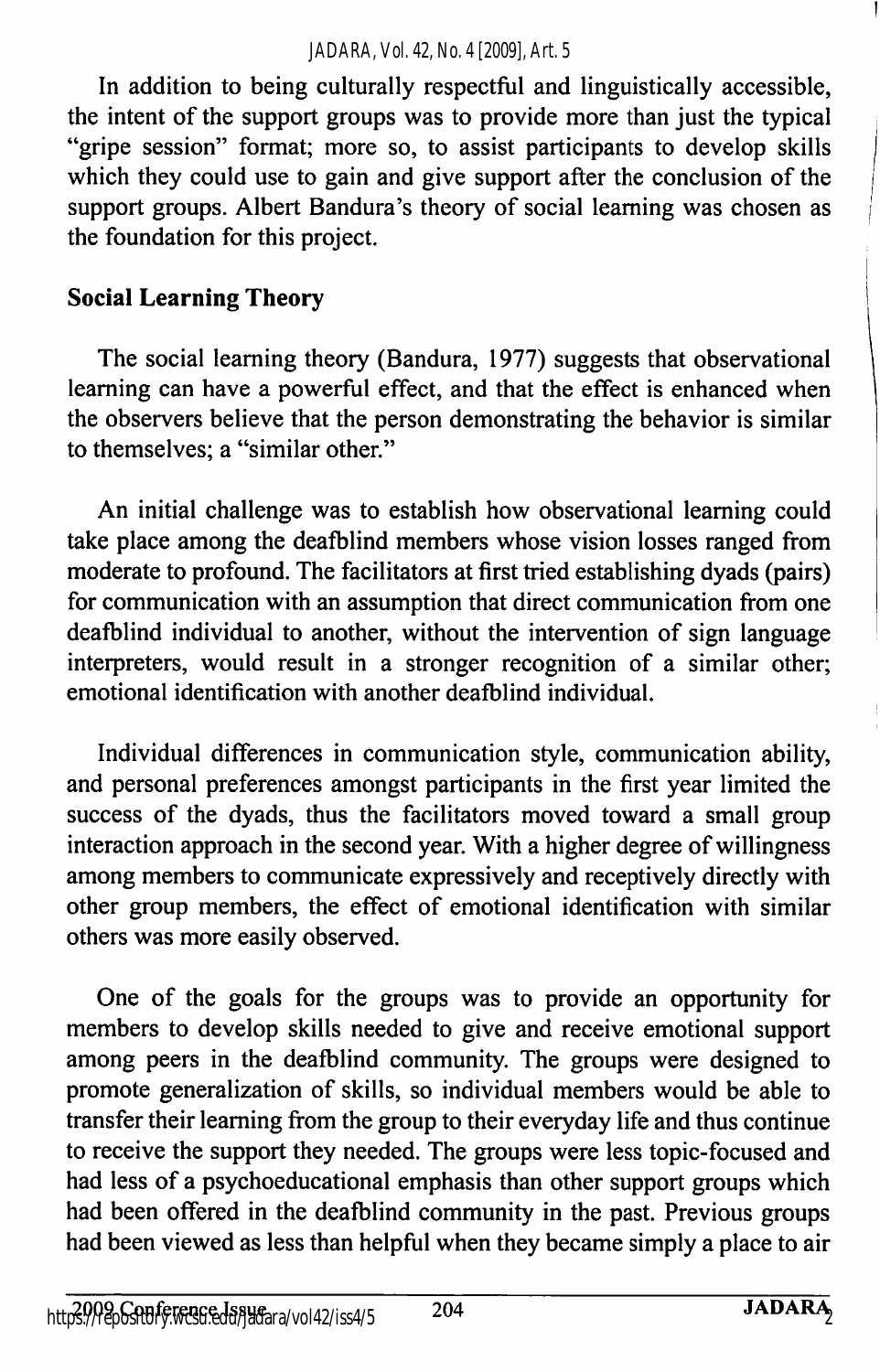grievances and without providing opportunities to develop skills that would improve quality of life. Deming and Johnson: An Application of Bandura's Social Learning Theory: A New Approac

# Planning and Logistics

The project was based on a funding year of July 1 -June 30. Once the grant proposal was approved, information about the project was distributed to the Minnesota deafblind community, primarily those who lived in and around the Twin Cities metropolitan area, in the mid-to-late summer. Consumers submitted applications and participated in informational interviews with the facilitators. The purpose of the interviews was two-fold: assessment of individuals to determine communication style and appropriateness for the group and to provide in-depth education about issues such as group process, communication, confidentiality, and commitment.

The support groups started meeting once a month in October and continued until May of the next year. There were two groups: signers/ culturally DeafBlind and oral/hard of hearing persons. This was not only because of the differences in communication which would make a mixed group difficult but also differences in life experience which made each group unique. The facilitators believed it was important to have separate groups and not lump all participants together under the umbrella label of "deafblind."

Because the exact needs for interpreting services would not be known until participants were selected in early September, the budget (as a part of the proposal) had to be developed with the potential for needing a maximum of 12 interpreters in the event that all six members (the maximum selected for each group) in the signing group use tactile sign language.

# Group Facilitation: Differences from Other Models

The social learning theory-based deafblind support group differed from other therapeutic approaches to counseling groups. Some groups function as microcosms of the world-at-large, and group members use the safe environment of that microcosm to try out new ideas and behaviors. The deafblind group did not intend that the group reflect the environment in which they go about their daily activities because none of the members live or socialize exclusively with other deafblind people.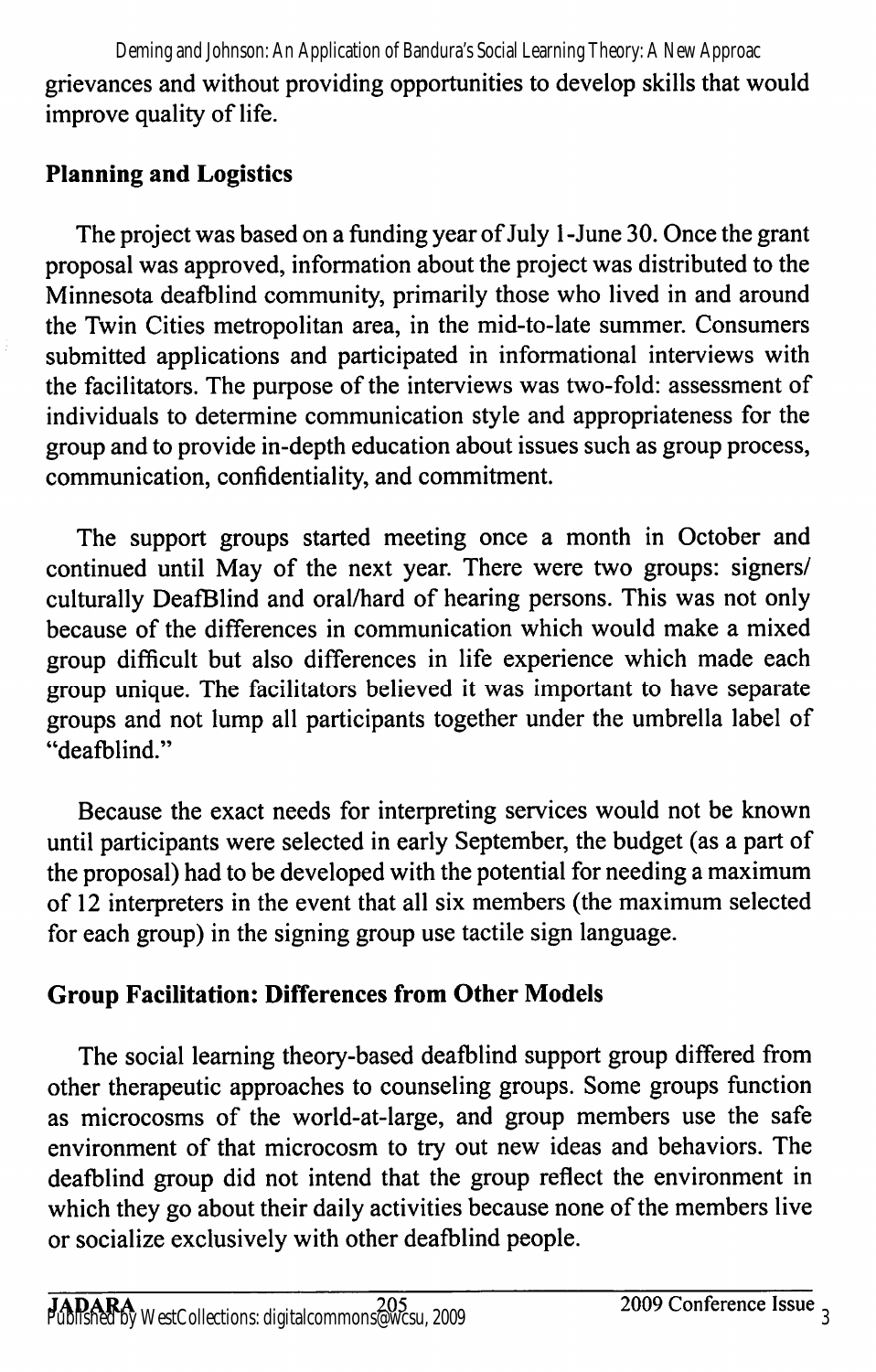## Facilitators' Qualifications and Roles

It is important that facilitators not only be experienced and trained to conduct support groups, but be ready to address more serious emotional issues that may very well present during the process. Plans should be made for the potential of referring participants to therapists for individual work if necessary. Facilitators must also be experienced in working with the deafblind community and understand such issues as communication, social isolation and other influences due to being deafblind, culture and norms of the community, the impact of combined vision and hearing loss, the wide range of life experiences, and the unique interpreting needs, to name a few.

This model was developed with the intent on having two facilitators with different roles and responsibilities. The primary facilitator acted as a guide; offering reflection and reinforcement for almost all expressions of feeling words and supportive interactions among members. The second facilitator was primarily an observer to the interactions of the group members; taking notes on the issues discussed, the group process and ensuring that clear communication occurred.

## The Interpreting Team

In the first year, with the goal of using communication dyads for direct interaction, interpreters were utilized only at the beginning of each session for general announcements and introductory information. In the oral/ hard of hearing group, an interpreter was present at all times to provide communication access to one of the facilitators who was deaf, not to interpret between participants.

When the communication approach changed to small group interaction in the second year, the signing group consisted of two low vision participants and one tactile participant. Interpreters were necessary in order to engage the tactile member. Since the budget had been based on the potential of having a maximum of six tactile participants and thus needed possibly up to 12 interpreters (two per tactile consumer in a two-hour session), we had the luxury of having ample funding to engage a third interpreter in addition to the two that were required by the situation. This allowed for strong teaming: one to back up the working interpreter and one to observe the other participants to ensure that the working interpreter caught all the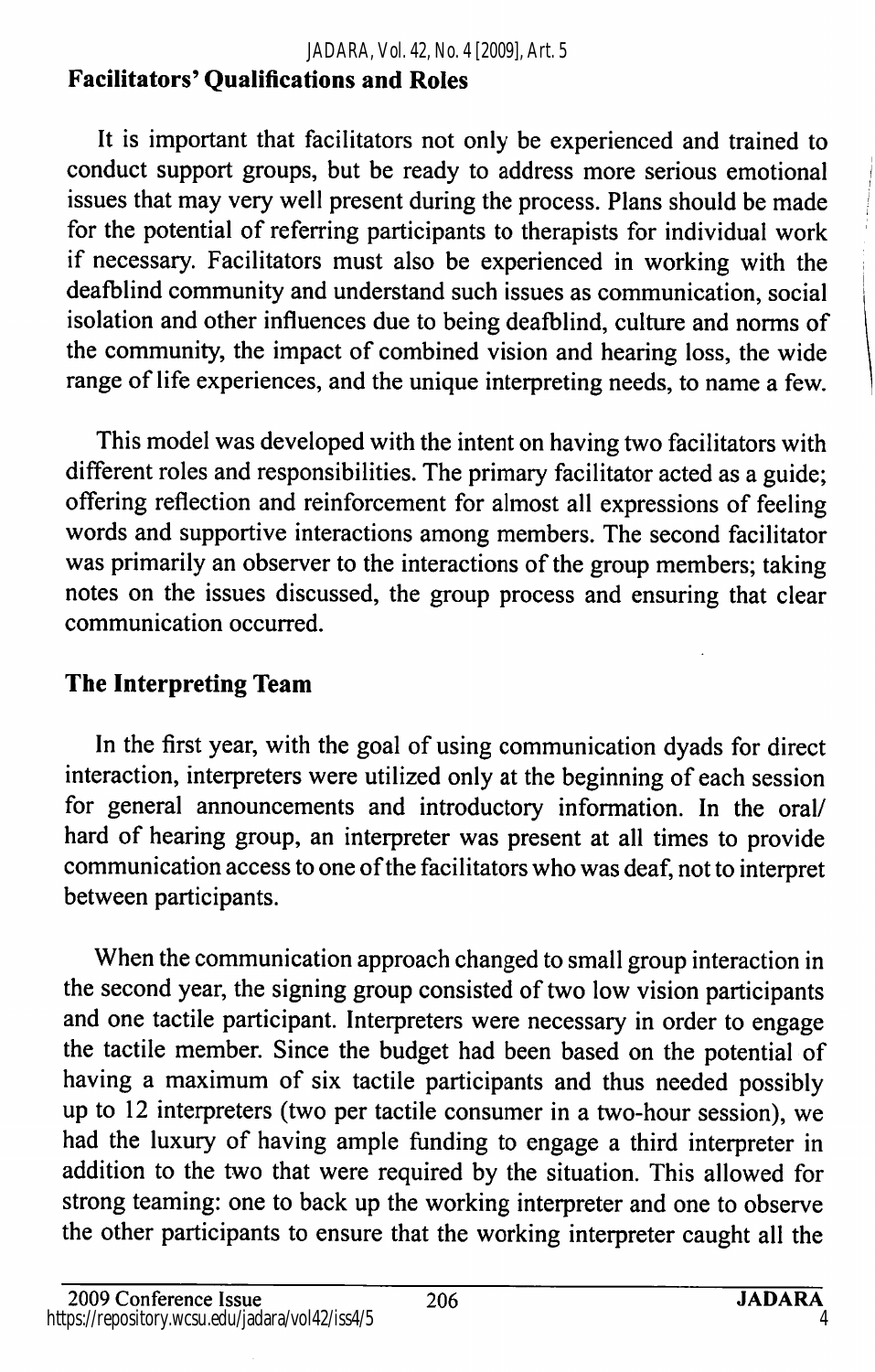nuances of communication. This also maintained our interpreting team in case of illness without having to bring in a substitute "cold." Deming and Johnson: An Application of Bandura's Social Learning Theory: A New Approac

The following qualifications of the interpreters were crucial to the success of the process: highly skilled and experienced in both working with deafblind communication and mental health, strong teaming skills, and a willingness to take direction from the facilitators working within a very new approach. Because the goal was for the participants to develop a recognition of similar others, it was crucial that the tactile member of the group receive, through the interpreters, a closely mirrored message from the others that included every nuance of their communication, message and personality. In order to do this, the interpreters were directed to "copysign" rather than interpret; conveying not only the signed message exactly how it was signed by the other participants but also the facial expression, body language, intent, personality, and emotional content of each member's communication. Having the support of the other interpreters was critical.

The use of Certified Deaf Interpreters (GDI) was considered since many deaf interpreters are known to be skilled at copy signing. While this may be possible depending on resources, there was concern about bringing in those interpreters who were also members of the Deaf community and how it would affect participants' willingness to share private information in such a setting. There seemed to be less of this concem when using hearing interpreters.

### Team Debriefing: A Crucial Element

It should be noted that the facilitators found it absolutely essential to meet for a debriefing session after each group, in order to analyze interactions, communication, observational learning, and to set goals for how to solve problems and improve the next group session. These debriefing sessions were lengthy, intense, and took place at a separate time and place from the group sessions.

It was also vitally important that the sign language interpreting team be briefed about the theoretical approach, how it was to be implemented, and also to provide an opportunity for the interpreters to have a short debriefing session after each group session. Facilitators met with the interpreters prior to each session as well to discuss any changes to approach. The interpreters were considered an integral part of the team, not merely an access function.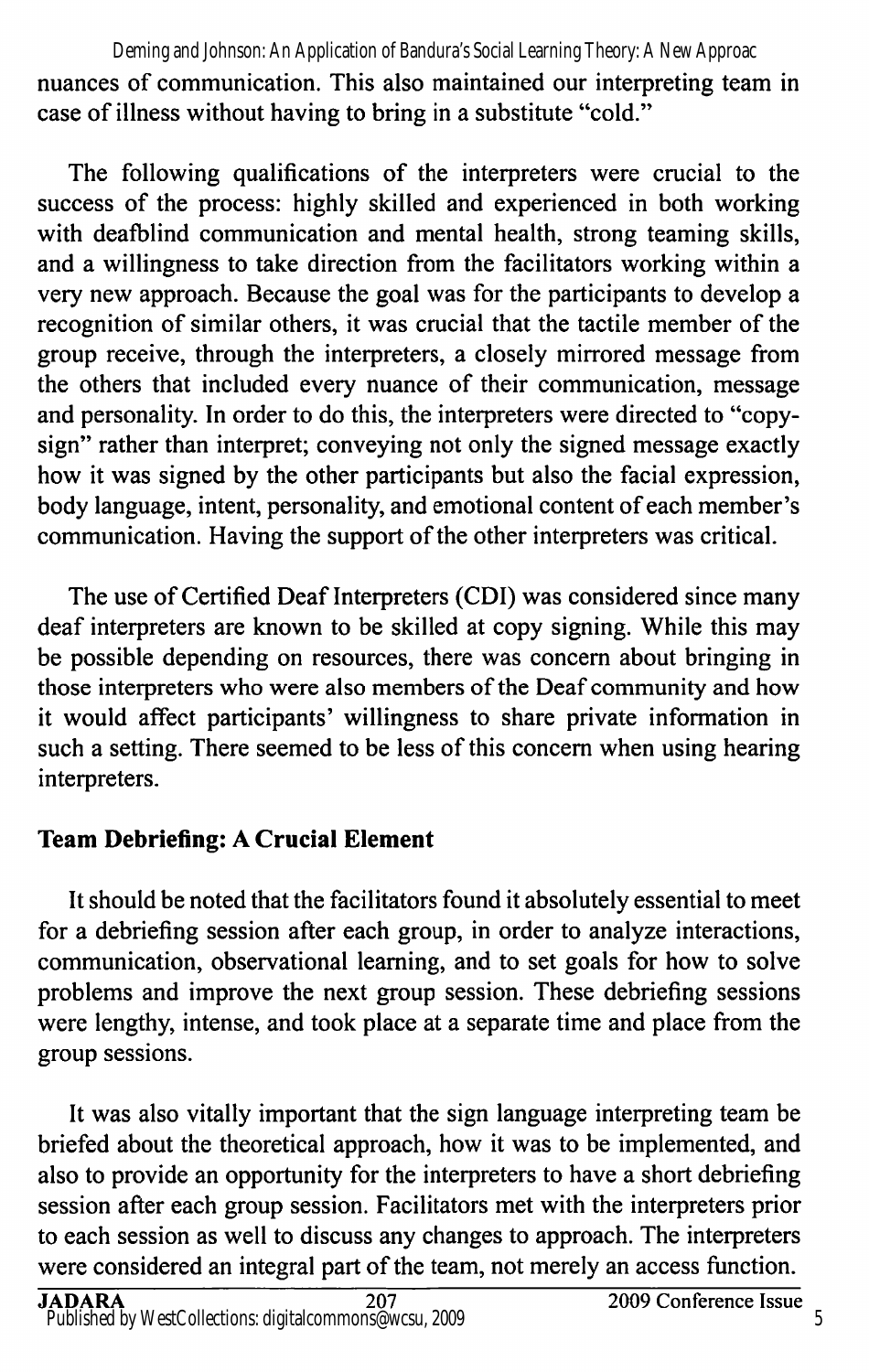## A Comparison of the First and Second Years

While the facilitators went into the project with the expectation that sessions would focus primarily on typical deafblind issues (vision/hearing loss, impact to life functions, mental health issues such as loneliness, depression and adjustment), they were surprised to find that the focus was initially more so on common life issues that most people have, and then secondarily the focus shifted to how the participants dealt with those life issues as deafblind people.

As was previously mentioned, dyadic communication in the first year amongst the signing group was difficult. Participants found it frustrating to negotiate their own communication with others of varying skill level and experience. At one point, one participant, when asked to start communicating with another, stated, "I'll wait for the interpreter." This was a significant statement reflecting that much of the communication that deafblind people experience – especially those who use a tactile mode – is often through the skilled hands of interpreters who are trained to "bridge" or smooth communication between two consumers with different languages or communication modes.

During the second year in the oral/hard of hearing group, four members from the first year remained and two new members joined. Along with those new members came some unique challenges to communication. Communication was sometimes difficult between two members of the group. One had a combination of hard of hearing speech patterns and an African American dialect. This, in turn, was nearly impossible for another participant to comprehend due to their hearing loss. To some degree, this affected the direct communication desired as one of the facilitators had to "revoice" the other member's statements so that the hard of hearing listener could understand and not be left out of the conversation.

Another member of the group was foreign-bom, and though he had been in the United States for approximately 10 years and was fairly fluent in English, he was occasionally stumped by idiomatic phrases used by native English speakers in the group. Occasionally clarification had to be requested.